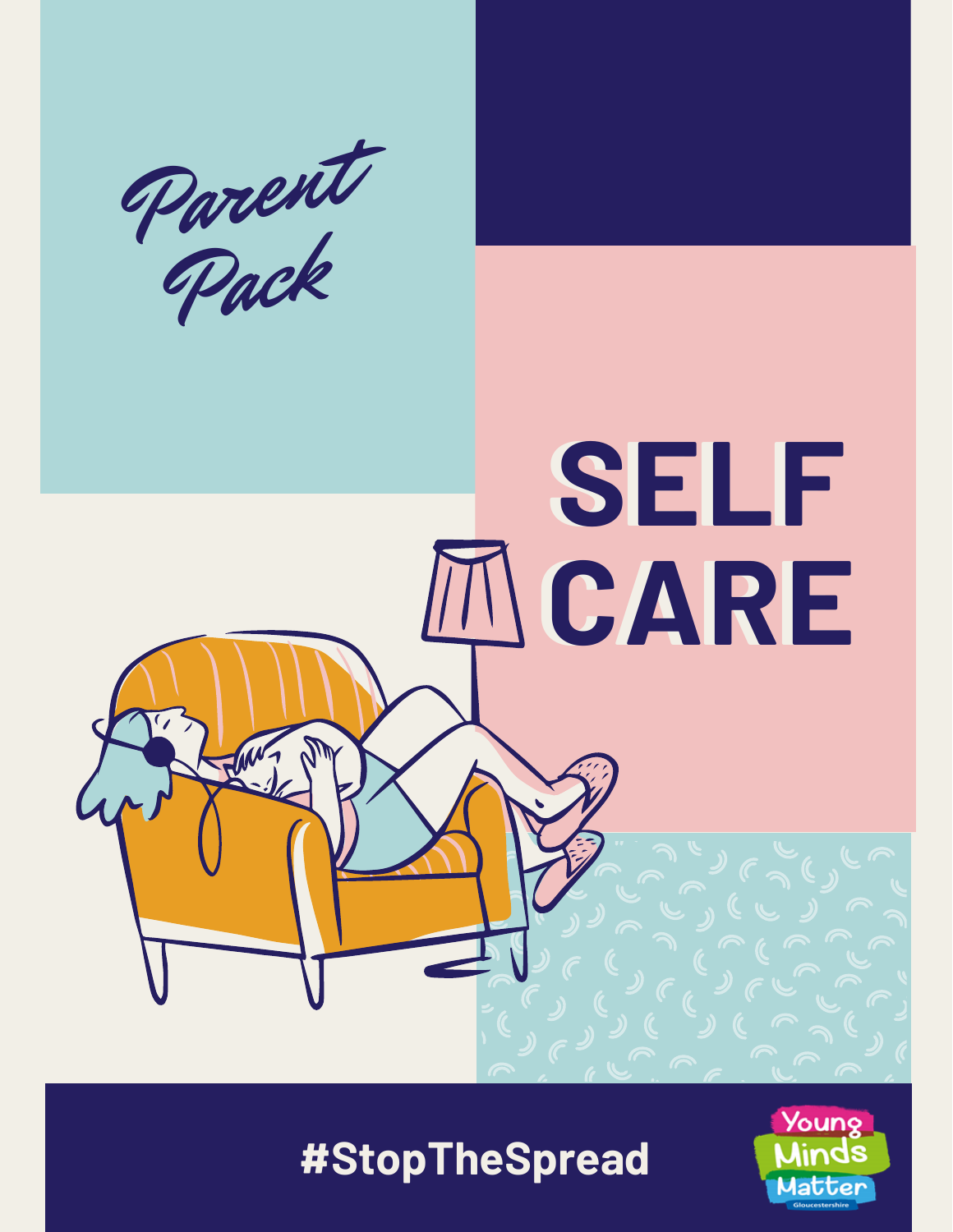When you ' re a parent or carer, self-care often slips to the bottom of the list. But taking care of yourself isn 't a luxury. It' s essential. And during this difficult time, when children are home and stress is running high, it' s more important than ever.



## MAKE TIME FOR YOU

Anxiety is likely to be higher right now and that is normal. With so much worry and uncertainty floating around it can be easy to absorb other people ' s fears and concerns without even realizing it. If you have a friend or family member who ' s in the habit of sending worst-case-scenario news or is prone to sending anxiety-provoking text messages, practice a little emotional distancing. Let them know you sympathize but that you're taking a break from worrying news, or simply hit the Do Not Disturb button. You can always reconnect when things are calmer.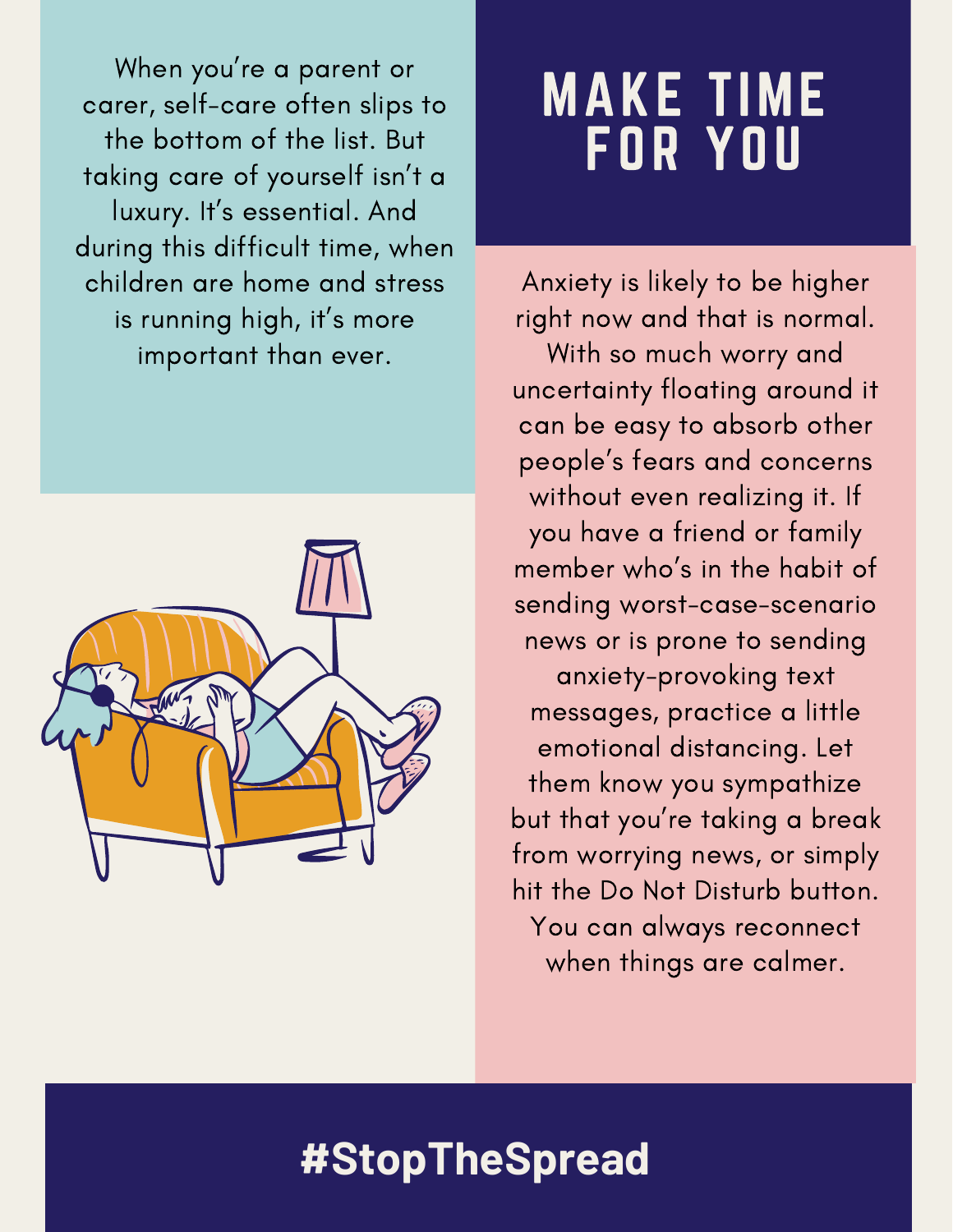Avoid burnout by setting realistic expectations and giving yourself grace if you can 't meet them. Parents and carers should remind themselves that these are unprecedented times. "There ' s no book for this. Remember you ' re doing your best during a very difficult time. Be kind to yourself!.

### EXPECTATIONS & HEALTH

We need to think about creating space to recharge and decompress. This could look like taking a shower or bath, walking around the park (or with your dog), or designating time to read or simply zone out after the kids have gone to bed.

Make sure you ' re eating properly, try to get enough sleep (but not too much!), and create a routine that includes physical activity.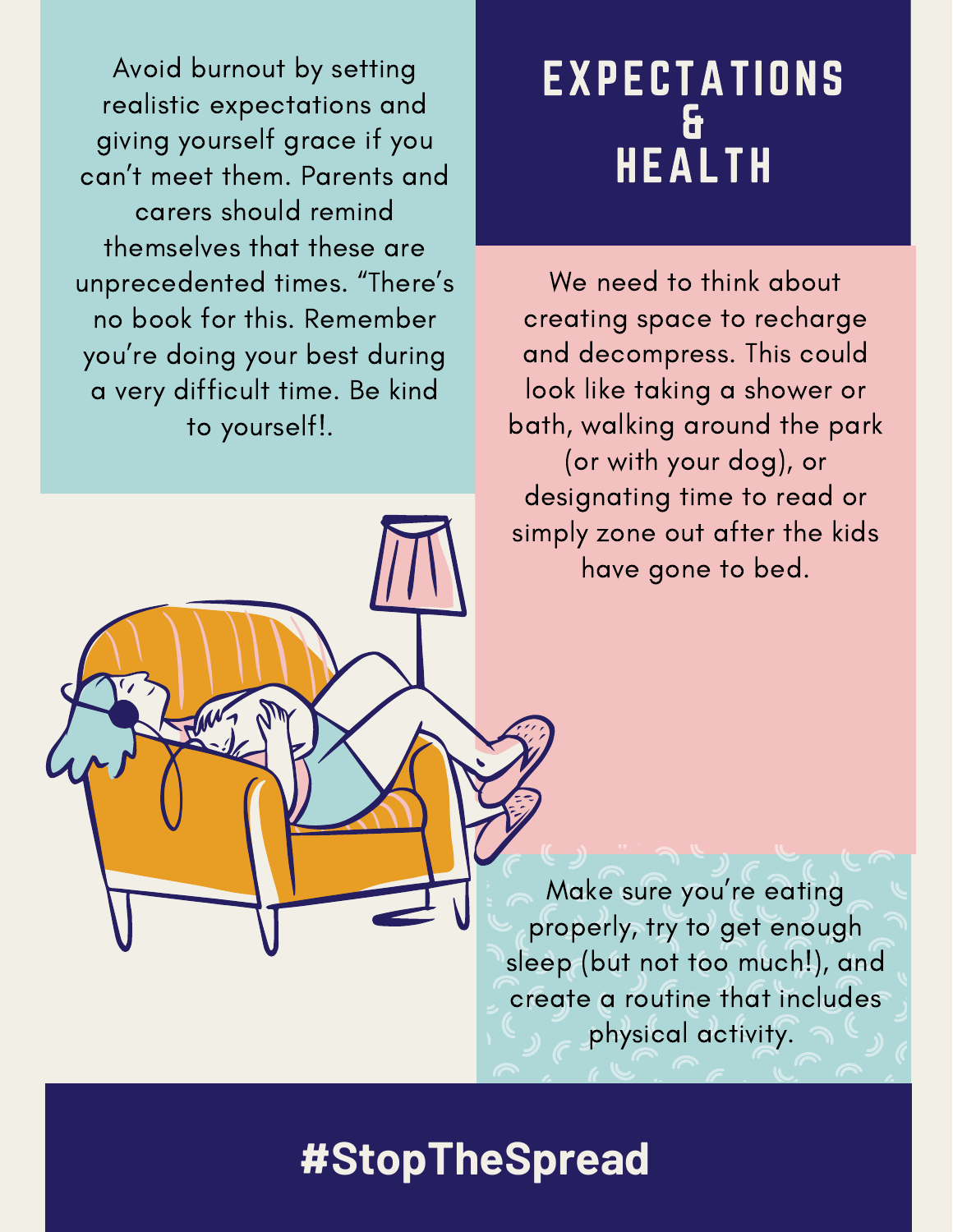#### Resources

[www.mind.org.uk](http://www.mind.org.uk/) [www.rethink.org](http://www.rethink.org/) [www.anxietyuk.org.uk](http://www.anxietyuk.org.uk/) [www.gov.uk/government/ne](http://www.gov.uk/government/news/new-advice-to-support-mental-health-during-coronavirus-outbreak) ws/new-advice-to-supportmental-health-duringcoronavirus-outbreak





## **CONNECT**

Think proactively of things you can do with this enforced time at home. Get back in touch with hobbies or activities you enjoy but rarely have time for or make the choice to learn a new skill. Maybe there ' s a knitting project, arts, baking, reading or gardening you've always wanted to try, but you ' ve been too busy. Or you ' ve been meaning to learn how to needlepoint. Maybe you love jigsaw puzzles but with rushing between work and home and caring for kids, it' s been years since you had the time to do one. If young children make solo activities unrealistic, seek out activities you can enjoy together, like baking bread, or making art.